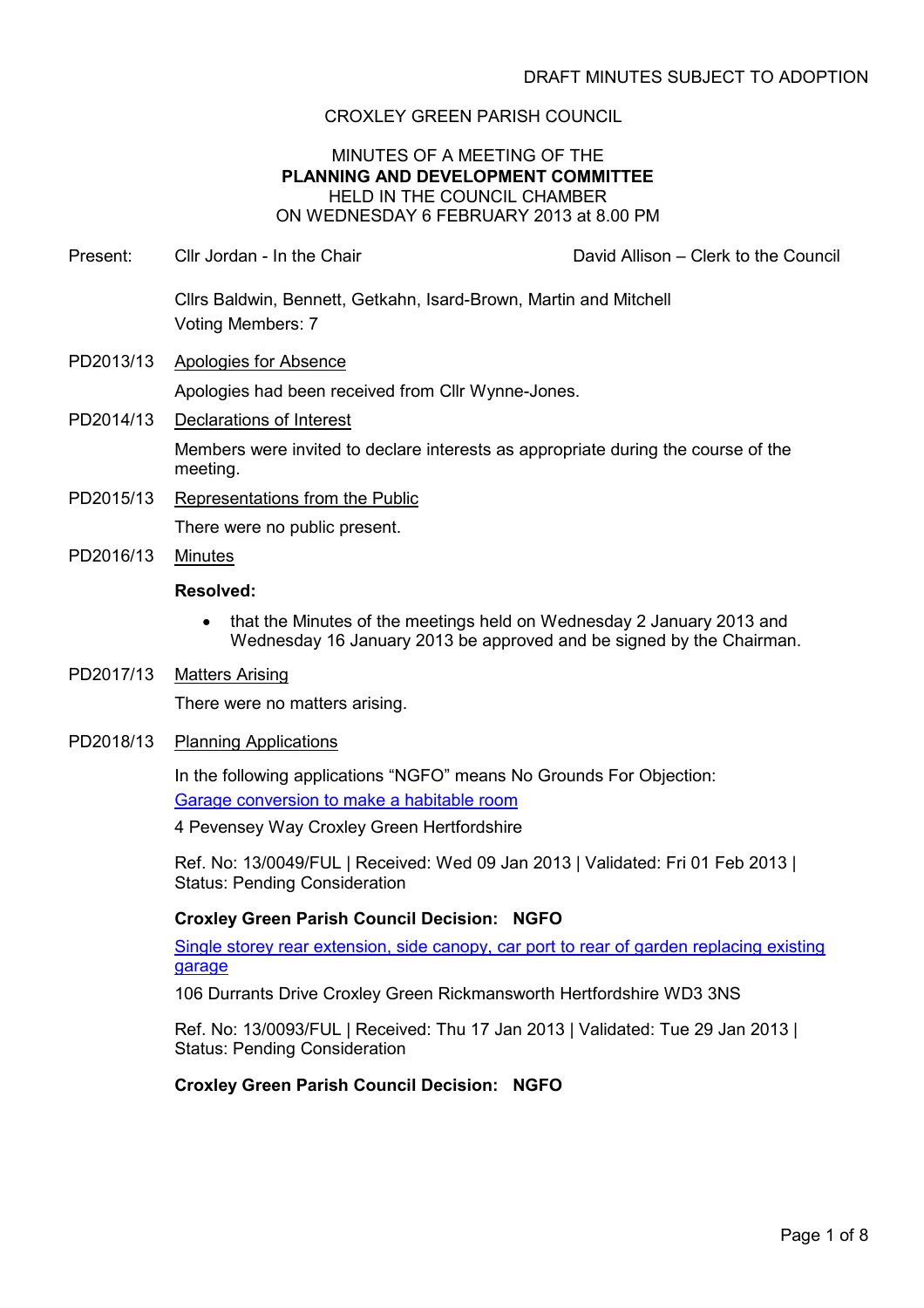Two storey front extension

137 Malvern Way Croxley Green Rickmansworth WD3 3QH

Ref. No: 13/0102/FUL | Received: Fri 18 Jan 2013 | Validated: Fri 18 Jan 2013 | Status: Pending

Croxley Green Parish Council Decision: OBJECT – the proposed front extension appears to protrude beyond the building line of the property and is out of character with the street scene.

Two storey side and rear extension with Dutch hip to side and single storey front, side and rear extensions

19 Canterbury Way Croxley Green Rickmansworth Hertfordshire WD3 3SS

Ref. No: 13/0128/FUL | Received: Tue 22 Jan 2013 | Validated: Tue 22 Jan 2013 | Status: Pending Consideration

Croxley Green Parish Council Decision: OBJECT – the proposed two storey rear extension by virtue of its bulk, scale and design would result in an overly large addition to the property abutting the boundary of the adjacent property which would appear overbearing to the occupiers of the adjoining property. In addition there may be a breach of the 45 degree splay line to the adjacent property which would result in a detrimental loss of outlook and daylight/sunlight.

Construction of new infill to existing ground floor undercroft and conversion to use as habitable accommodation; insertion of new rooflight

13 Rochester Way Croxley Green Rickmansworth WD3 3NE

Ref. No: 13/0141/FUL | Received: Thu 24 Jan 2013 | Validated: Thu 24 Jan 2013 | Status: Pending Consideration

### Croxley Green Parish Council Decision: NGFO

Advertisement Consent: Replacement free standing totem sign

Fox & Hounds 216 New Road Croxley Green Rickmansworth WD3 3HH

Ref. No: 13/0149/ADV | Received: Fri 25 Jan 2013 | Validated: Fri 25 Jan 2013 | Status: Pending Consideration

### Croxley Green Parish Council Decision: NGFO

Proposed loft conversion incorporating two front dormer windows and two rear dormer windows

4 Old Barn Mews The Green Croxley Green Rickmansworth Hertfordshire WD3 3AH

Ref. No: 13/0159/FUL | Received: Mon 28 Jan 2013 | Validated: Mon 04 Feb 2013 | Status: Pending Consideration

### Croxley Green Parish Council Decision: NGFO

Single storey front to side extension and covered way

40 Dover Way Croxley Green Rickmansworth Hertfordshire WD3 3SD

Ref. No: 13/0182/FUL | Received: Fri 01 Feb 2013 | Validated: Fri 01 Feb 2013 | Status: Pending Consideration

### Croxley Green Parish Council Decision: NGFO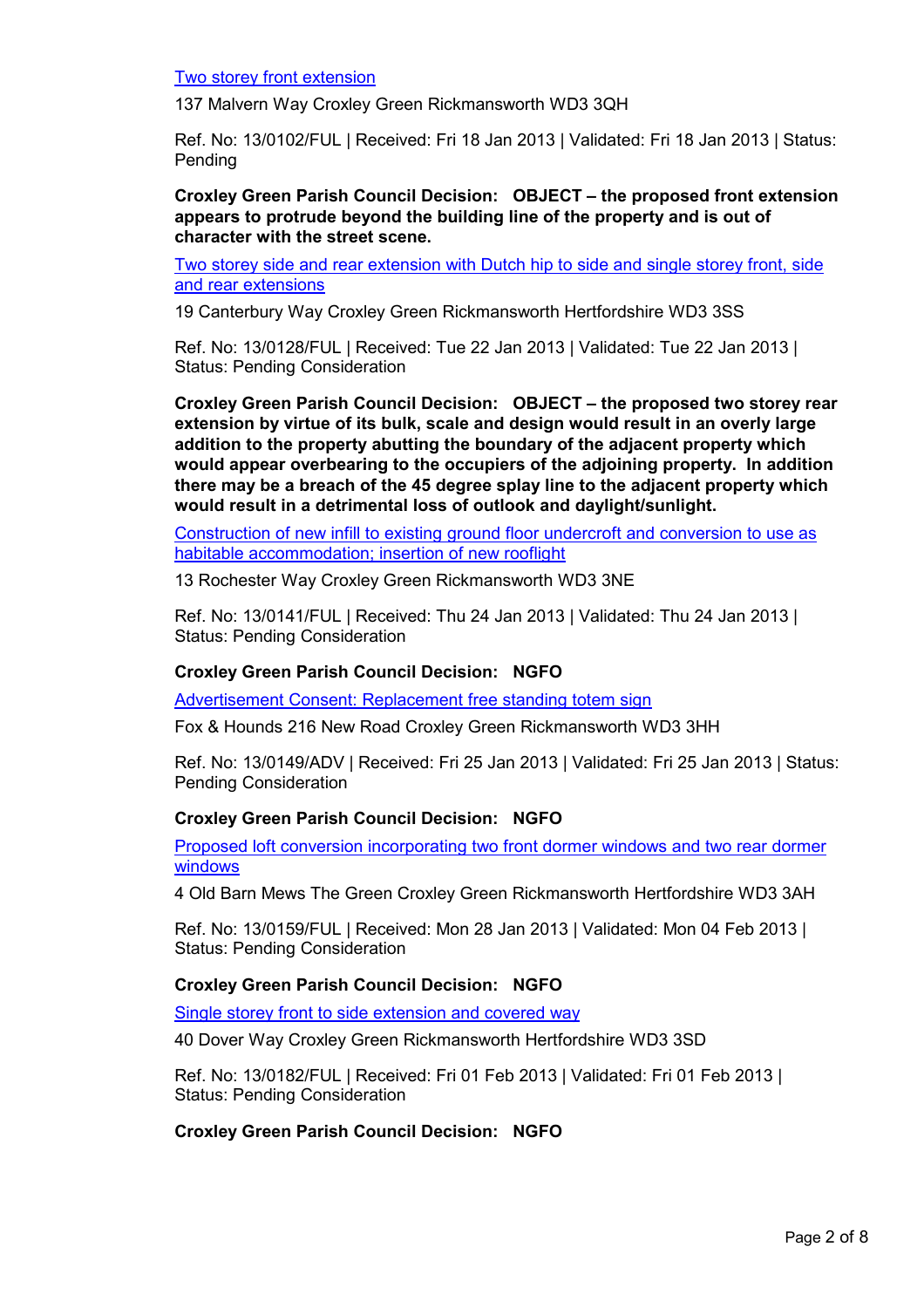# PD2019/13 Recent Decisions by Three Rivers District Council

## APPROVED

| <b>Application No:</b><br><b>Address:</b><br><b>Application:</b><br><b>CGPC Decision:</b><br><b>TRDC Decision:</b> | 12/0070/FUL<br>100 Baldwins Lane<br>Application of external wall insulation with render and brick slips to<br>all external house walls excluding conservatory, dining room and<br>utility room walls<br><b>NGFO</b><br>Approved                                                                                                                                                                                                                                                                                                                                                                                                                            |
|--------------------------------------------------------------------------------------------------------------------|------------------------------------------------------------------------------------------------------------------------------------------------------------------------------------------------------------------------------------------------------------------------------------------------------------------------------------------------------------------------------------------------------------------------------------------------------------------------------------------------------------------------------------------------------------------------------------------------------------------------------------------------------------|
| <b>Application No:</b><br><b>Address:</b><br><b>Application:</b><br><b>CGPC Decision:</b><br><b>TRDC Decision:</b> | 12/0171/CLPD<br>53 Winton Crescent<br>Certificate of Lawfulness Proposed Development: Loft conversion<br>with rear dormer and Velux rooflights to front<br><b>Noted</b><br>Approved                                                                                                                                                                                                                                                                                                                                                                                                                                                                        |
| <b>Application No:</b><br><b>Address:</b><br><b>Application:</b><br><b>CGPC Decision:</b><br><b>TRDC Decision:</b> | 12/0230/FUL<br>92 Links Way<br>Rear conservatory<br><b>NGFO</b><br>Approved                                                                                                                                                                                                                                                                                                                                                                                                                                                                                                                                                                                |
| <b>Application No:</b><br><b>Address:</b><br><b>Application:</b><br><b>CGPC Decision:</b><br><b>TRDC Decision:</b> | 12/0475/FUL<br>9 Heckford Close<br>Renewal: Two storey side extension, loft conversion with rooflight<br>to front elevation and dormer window to rear elevation and<br>detached double garage to front of house<br><b>NGFO</b><br>Approved                                                                                                                                                                                                                                                                                                                                                                                                                 |
| <b>Application No:</b><br><b>Address:</b><br><b>Application:</b><br><b>CGPC Decision:</b><br><b>TRDC Decision:</b> | 12/0662/FUL<br>Greystone Works, The Green<br>Demolition of existing buildings and removal of commercial use,<br>construction of a two storey residential building comprising four no.<br>two bed flats<br>NGFO. Although we appreciate the modified design of 4 flats<br>rather than 6, we are concerned that the room sizes do not meet<br>the Parker Morris Standards. The Sustainability statement meets<br>current legal requirements for building regulations, however, Croxley Green<br>Parish Council would like to see Level 6 of the Code for<br>Sustainable Housing used, which other local authorities are already<br>implementing.<br>Approved |
| <b>Application No:</b><br><b>Address:</b><br><b>Application:</b>                                                   | 12/0799/FUL<br>Building 2 Marlins Meadow Watford WD18 8YA<br>Change of Use of existing unit (5G Building 2) from offices to a<br>boys and girls nursery with garden and retractable canopy over                                                                                                                                                                                                                                                                                                                                                                                                                                                            |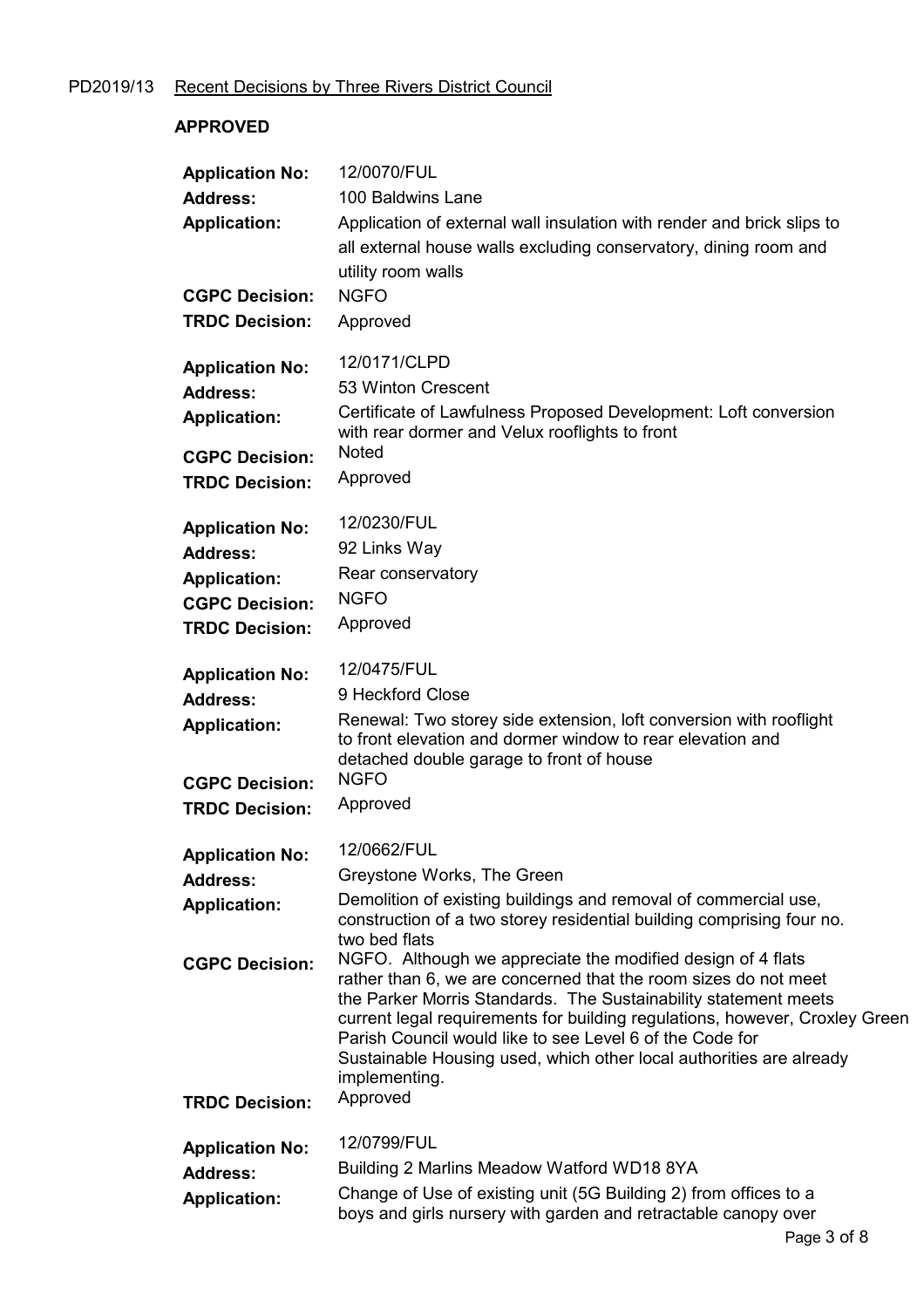| <b>CGPC Decision:</b>                        | garden<br><b>NGFO</b>                                                                                                                                                                                                                                                                                                                          |
|----------------------------------------------|------------------------------------------------------------------------------------------------------------------------------------------------------------------------------------------------------------------------------------------------------------------------------------------------------------------------------------------------|
| <b>TRDC Decision:</b>                        | Approved                                                                                                                                                                                                                                                                                                                                       |
| <b>Application No:</b>                       | 12/0892/FUL                                                                                                                                                                                                                                                                                                                                    |
| <b>Address:</b>                              | Rickmansworth School                                                                                                                                                                                                                                                                                                                           |
| <b>Application:</b><br><b>CGPC Decision:</b> | Variation of Condition 2 of planning permission 11/0909/FUL to<br>allow substitution of plans to reflect minor amendments to the<br>approved sports hall building (reduction in height and floor area,<br>internal alterations, removal of external staircase and balconies,<br>changes to roof profile and external materials)<br><b>NGFO</b> |
| <b>TRDC Decision:</b>                        | Approved                                                                                                                                                                                                                                                                                                                                       |
| <b>Application No:</b>                       | 12/0997/NMA                                                                                                                                                                                                                                                                                                                                    |
| <b>Address:</b>                              | Little Gillions The Green                                                                                                                                                                                                                                                                                                                      |
| <b>Application:</b>                          | Non Material Amendment to planning application 11/1305/FUL:<br>Alternative arrangement of first floor window on east (front)<br>elevation                                                                                                                                                                                                      |
| <b>CGPC Decision:</b>                        | <b>Noted</b>                                                                                                                                                                                                                                                                                                                                   |
| <b>TRDC Decision:</b>                        | Approved                                                                                                                                                                                                                                                                                                                                       |
| <b>Application No:</b>                       | 12/1116/CLPD                                                                                                                                                                                                                                                                                                                                   |
| <b>Address:</b>                              | 287 Baldwins Lane                                                                                                                                                                                                                                                                                                                              |
| <b>Application:</b>                          | Certificate of Lawfulness Proposed Development: Demolition of<br>existing side extension behind garage, erection of new single<br>storey side extension, insertion of new windows, doors and<br>rooflights                                                                                                                                     |
| <b>CGPC Decision:</b>                        | <b>Noted</b>                                                                                                                                                                                                                                                                                                                                   |
| <b>TRDC Decision:</b>                        | Approved                                                                                                                                                                                                                                                                                                                                       |
| <b>Application No:</b>                       | 12/1146/FUL                                                                                                                                                                                                                                                                                                                                    |
| <b>Address:</b>                              | 7 Woodland Chase                                                                                                                                                                                                                                                                                                                               |
| <b>Application:</b>                          | Installation of two velux windows to rear of roof                                                                                                                                                                                                                                                                                              |
| <b>CGPC Decision:</b>                        | <b>NGFO</b>                                                                                                                                                                                                                                                                                                                                    |
| <b>TRDC Decision:</b>                        | Approved                                                                                                                                                                                                                                                                                                                                       |
| <b>Application No:</b>                       | 12/1193/CLPD                                                                                                                                                                                                                                                                                                                                   |
| <b>Address:</b>                              | 8 Hedges Way                                                                                                                                                                                                                                                                                                                                   |
| <b>Application:</b>                          | Certificate of Lawfulness Proposed Development: Rear<br>conservatory                                                                                                                                                                                                                                                                           |
| <b>CGPC Decision:</b>                        | <b>Noted</b>                                                                                                                                                                                                                                                                                                                                   |
| <b>TRDC Decision:</b>                        | Approved                                                                                                                                                                                                                                                                                                                                       |
| <b>Application No:</b>                       | 12/1478/NMA                                                                                                                                                                                                                                                                                                                                    |
| <b>Address:</b>                              | Old Merchant Taylors Sports Club Durrants Lincoln Way                                                                                                                                                                                                                                                                                          |
| <b>Application:</b>                          | Non Material Amendment to planning permission 05/1382/FUL:<br>Introduction of conservatories to the rear of plots 47, 48, 71, 72,<br>101, 102, 128 and 129.                                                                                                                                                                                    |
| <b>CGPC Decision:</b>                        | <b>Noted</b>                                                                                                                                                                                                                                                                                                                                   |
| <b>TRDC Decision:</b>                        | Approved                                                                                                                                                                                                                                                                                                                                       |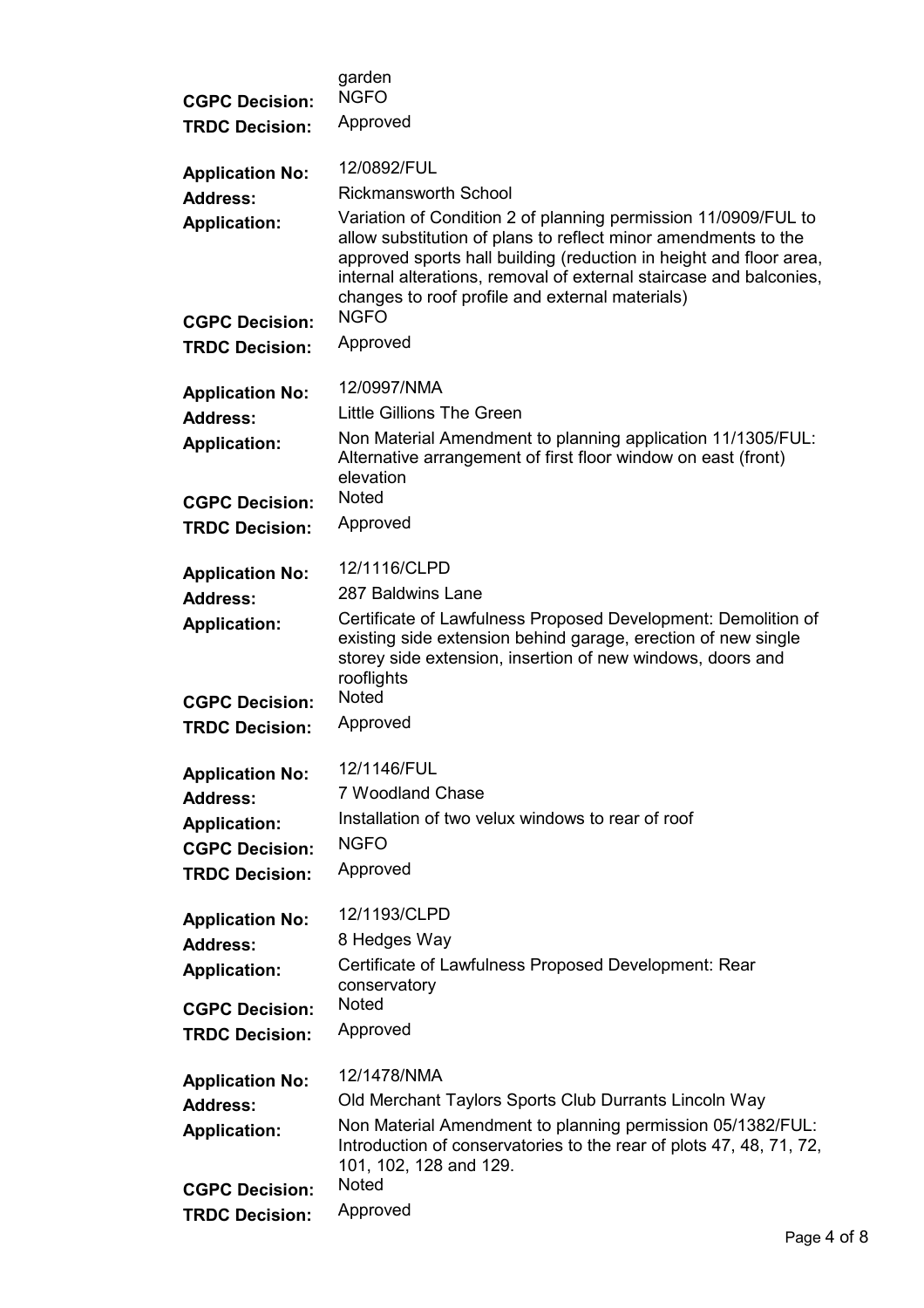| <b>Application No:</b> | 12/1529/CLPD                                                                                                                                                                                                   |
|------------------------|----------------------------------------------------------------------------------------------------------------------------------------------------------------------------------------------------------------|
| <b>Address:</b>        | 1 Cottage Close                                                                                                                                                                                                |
| <b>Application:</b>    | Certificate of Lawfulness Proposed Development: Single storey<br>rear extension                                                                                                                                |
| <b>CGPC Decision:</b>  | <b>Noted</b>                                                                                                                                                                                                   |
| <b>TRDC Decision:</b>  | Approved                                                                                                                                                                                                       |
| <b>Application No:</b> | 12/1534/CLPD                                                                                                                                                                                                   |
| <b>Address:</b>        | 98 Winton Drive                                                                                                                                                                                                |
| <b>Application:</b>    | Certificate of Lawfulness Proposed Development: Single storey<br>rear extension with 'mono pitch' roof to create additional living<br>space                                                                    |
| <b>CGPC Decision:</b>  | <b>Noted</b>                                                                                                                                                                                                   |
| <b>TRDC Decision:</b>  | Approved                                                                                                                                                                                                       |
| <b>Application No:</b> | 12/1574/NMA                                                                                                                                                                                                    |
| <b>Address:</b>        | 5 Woodland Chase                                                                                                                                                                                               |
| <b>Application:</b>    | Non Material Amendment to planning permission 12/0788/FUL:<br>Change to rooflight sizes to avoid cutting the roof trusses (1 to be<br>made larger and 1 to be made smaller, no overall increase in<br>glazing) |
| <b>CGPC Decision:</b>  | <b>Noted</b>                                                                                                                                                                                                   |
| <b>TRDC Decision:</b>  | Approved                                                                                                                                                                                                       |
| <b>Application No:</b> | 12/2037/FUL                                                                                                                                                                                                    |
| <b>Address:</b>        | 65 Sycamore Road                                                                                                                                                                                               |
| <b>Application:</b>    | Part conversion and enlargement of garage (rear/side extension)<br>to form accessible bedroom for a user with special needs                                                                                    |
| <b>CGPC Decision:</b>  | <b>NGFO</b>                                                                                                                                                                                                    |
| <b>TRDC Decision:</b>  | Approved                                                                                                                                                                                                       |
| <b>Application No:</b> | 12/2106/FUL                                                                                                                                                                                                    |
| <b>Address:</b>        | 72 Kenilworth Road                                                                                                                                                                                             |
| <b>Application:</b>    | Single storey rear extension and alterations                                                                                                                                                                   |
| <b>CGPC Decision:</b>  | <b>NGFO</b>                                                                                                                                                                                                    |
| <b>TRDC Decision:</b>  | Approved                                                                                                                                                                                                       |
| <b>Application No:</b> | 12/2139/FUL                                                                                                                                                                                                    |
| <b>Address:</b>        | Brackendale The Green Croxley Green                                                                                                                                                                            |
| <b>Application:</b>    | Single and two storey side extension and new porch                                                                                                                                                             |
| <b>CGPC Decision:</b>  | <b>NGFO</b>                                                                                                                                                                                                    |
| <b>TRDC Decision:</b>  | Approved                                                                                                                                                                                                       |
| <b>Application No:</b> | 12/2223/FUL                                                                                                                                                                                                    |
| <b>Address:</b>        | Durrants Lincoln Way Croxley Green                                                                                                                                                                             |
| <b>Application:</b>    | To provide 1 additional car parking space to 12 of the 16<br>Braybrook 5 bed houses at Old Merchant Taylors site in reference                                                                                  |
|                        | with planning application 05/1382/FUL                                                                                                                                                                          |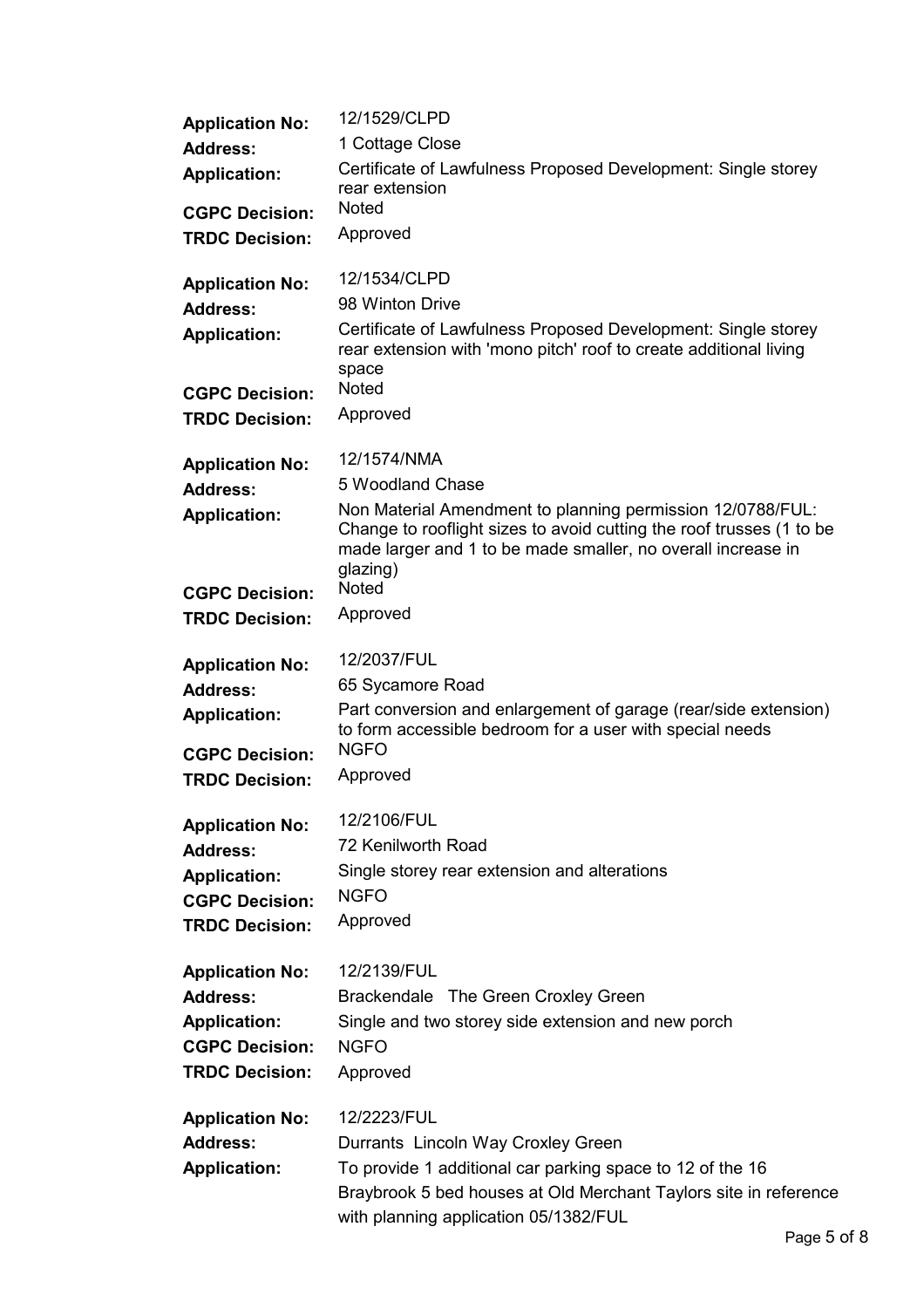| <b>CGPC Decision:</b>                                                                                              | <b>NGFO</b>                                                                                                                                                                           |
|--------------------------------------------------------------------------------------------------------------------|---------------------------------------------------------------------------------------------------------------------------------------------------------------------------------------|
| <b>TRDC Decision:</b>                                                                                              | Approved                                                                                                                                                                              |
| <b>Application No:</b><br><b>Address:</b><br><b>Application:</b><br><b>CGPC Decision:</b><br><b>TRDC Decision:</b> | 12/2277/FUL<br>53 Frankland Road Croxley Green Rickmansworth<br>Demolition of existing detached garage and erection of single<br>storey side extension<br><b>NGFO</b><br>Approved     |
| <b>Application No:</b>                                                                                             | 12/2281/FUL                                                                                                                                                                           |
| <b>Address:</b>                                                                                                    | Croxley Alarms Ltd 4 Scots Hill Croxley Green                                                                                                                                         |
| <b>Application:</b>                                                                                                | Two storey rear extension, single storey rear and side extension                                                                                                                      |
| <b>CGPC Decision:</b>                                                                                              | <b>NGFO</b>                                                                                                                                                                           |
| <b>TRDC Decision:</b>                                                                                              | Approved                                                                                                                                                                              |
| <b>Application No:</b>                                                                                             | 12/2300/FUL                                                                                                                                                                           |
| <b>Address:</b>                                                                                                    | 6 Norwich Way Croxley Green Rickmansworth                                                                                                                                             |
| <b>Application:</b>                                                                                                | Single storey rear extension                                                                                                                                                          |
| <b>CGPC Decision:</b>                                                                                              | <b>NGFO</b>                                                                                                                                                                           |
| <b>TRDC Decision:</b>                                                                                              | Approved                                                                                                                                                                              |
| <b>CGPC Decision:</b>                                                                                              | <b>NGFO</b>                                                                                                                                                                           |
| <b>TRDC Decision:</b>                                                                                              | Approved                                                                                                                                                                              |
| <b>Application No:</b>                                                                                             | 12/2301/FUL                                                                                                                                                                           |
| <b>Address:</b>                                                                                                    | 4 Windmill Drive Croxley Green Rickmansworth                                                                                                                                          |
| <b>Application:</b>                                                                                                | Conversion of garage into habitable accommodation                                                                                                                                     |
| <b>CGPC Decision:</b>                                                                                              | <b>NGFO</b>                                                                                                                                                                           |
| <b>TRDC Decision:</b>                                                                                              | Approved                                                                                                                                                                              |
| <b>Application No:</b><br><b>Address:</b><br><b>Application:</b><br><b>CGPC Decision:</b><br><b>TRDC Decision:</b> | 12/2326/FUL<br>Coach House Croxley Hall Woods Croxley Green<br>Single storey rear extension with rooflight; extend existing raised<br>patio with new steps<br><b>NGFO</b><br>Approved |
| <b>Application No:</b>                                                                                             | 12/2402/FUL                                                                                                                                                                           |
| <b>Address:</b>                                                                                                    | Baldwins Lane Recreation Ground Baldwins Lane Croxley Green                                                                                                                           |
| <b>Application:</b>                                                                                                | District Council Application: Installation of Playground                                                                                                                              |
| <b>CGPC Decision:</b>                                                                                              | <b>NGFO</b>                                                                                                                                                                           |
| <b>TRDC Decision:</b>                                                                                              | Approved                                                                                                                                                                              |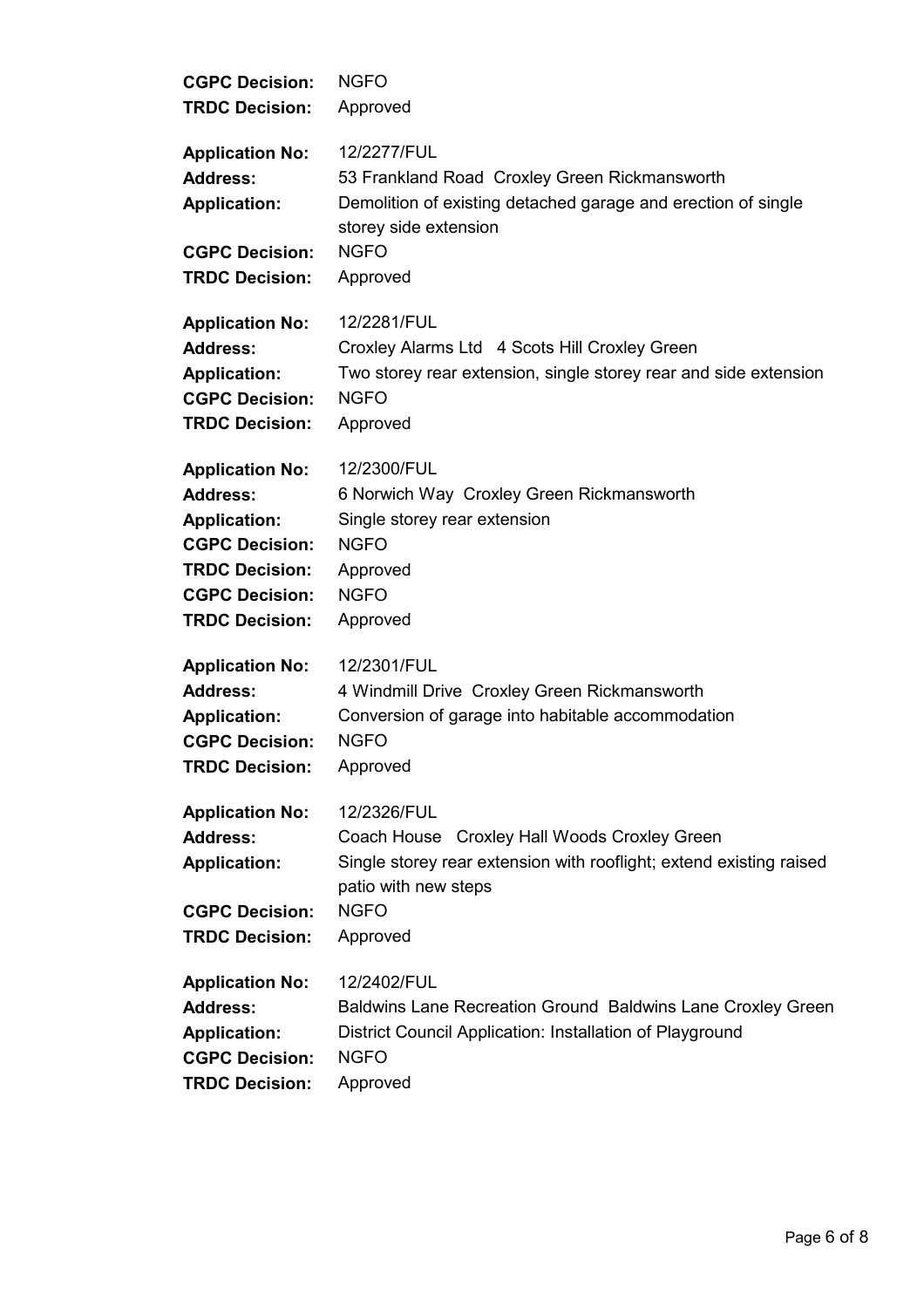### WITHDRAWN

| <b>Application No:</b><br><b>Address:</b><br><b>Application:</b><br><b>CGPC Decision:</b> | 12/0389/FUL<br>1 Kenilworth Drive<br>Demolition of existing garage and erection of single storey front<br>extension, two storey side extension and part single, part two<br>storey rear extension<br><b>NGFO</b>               |
|-------------------------------------------------------------------------------------------|--------------------------------------------------------------------------------------------------------------------------------------------------------------------------------------------------------------------------------|
| <b>Application No:</b><br>Address:<br><b>Application:</b><br><b>CGPC Decision:</b>        | 12/0472/RSP<br>31 Malvern Way<br>Retrospective application: Outbuilding<br>Object: there was not enough information to make a decision. The<br>outbuilding was considered excessively bulky and innapropriate for<br>a garden. |
| <b>Application No:</b><br><b>Address:</b><br><b>Application:</b><br><b>CGPC Decision:</b> | 12/0920/FUL<br>199 Watford Road<br>Change of use of garden outbuilding to dog grooming parlour<br><b>NGFO</b>                                                                                                                  |
| <b>Application No:</b><br><b>Address:</b><br><b>Application:</b><br><b>CGPC Decision:</b> | 12/1448/CLPD<br>37 Claremont Crescent<br>Certificate of Lawfulness Proposed Development: Loft conversion<br>with rear dormer and rooflight to front<br><b>Noted</b>                                                            |
| <b>REFUSED</b>                                                                            |                                                                                                                                                                                                                                |

| <b>Application No:</b> | 12/1725/FUL                                                                                                                                                                                                                                                                                                                                                                                                                                                                                                             |
|------------------------|-------------------------------------------------------------------------------------------------------------------------------------------------------------------------------------------------------------------------------------------------------------------------------------------------------------------------------------------------------------------------------------------------------------------------------------------------------------------------------------------------------------------------|
| <b>Address:</b>        | 5 Old Barn Mews The Green                                                                                                                                                                                                                                                                                                                                                                                                                                                                                               |
| <b>Application:</b>    | Construction of a porch to the front door of the existing dwelling                                                                                                                                                                                                                                                                                                                                                                                                                                                      |
| <b>CGPC Decision:</b>  | OBJECT – the proposed front extension appears to protrude<br>beyond the building line of the property and adjoining properties.<br>The property is within the Conservation Area and the development<br>would alter the nature and character of the property and adjacent<br>properties                                                                                                                                                                                                                                  |
| <b>TRDC Decision:</b>  | Refused:<br>1 The proposed porch by reason of its scale, form, design and<br>location would result in a prominent and incongruous form of<br>development. The proposal would fail to preserve or enhance the<br>character and appearance of the existing dwelling, row of terraced<br>dwellings and the Croxley Green Conservation Area; contrary to<br>Policies CP1 and CP12 of the Core Strategy (adopted October<br>2011) and Saved Policies C1 and GEN3 and Appendix 2 of the<br>Three Rivers Local Plan 1996-2011. |

PD2020/13 Appeals Against Planning Decisions

There were no appeals to note.